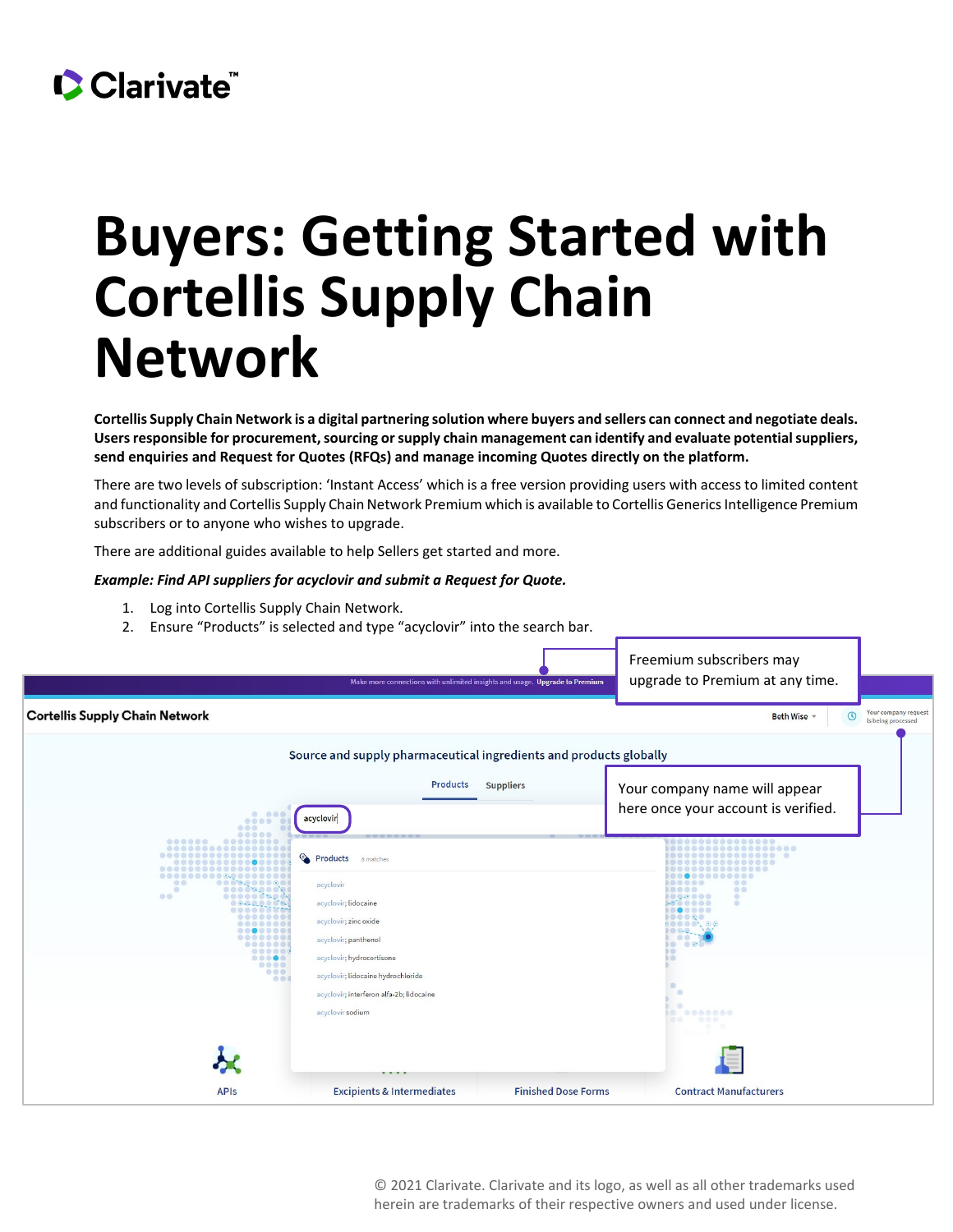

- 3. Premium subscribers can view all manufacturers of the API in the search results, filter to pinpoint API suppliers by location, API Manufacturing Status, and more. See the Guide on the API Manufacturing Status for more information on this proprietary analytic that allows you to quickly ascertain the level of production for each supplier.
- 4. The blue icon in front of company name indicates it has active users on Cortellis Supply Chain Network, so you'll be able to submit an enquiry or RFQ. Plus these results appear higher for your convenience.

| <b>Verified Manufacturer</b><br>Yes                                                                                                                                            | $\bigoplus$ | acyclovir 8 matches found                                       |                                                                                                              |                                                        |                   |               | <b>API</b><br><b>Dose Form</b> |
|--------------------------------------------------------------------------------------------------------------------------------------------------------------------------------|-------------|-----------------------------------------------------------------|--------------------------------------------------------------------------------------------------------------|--------------------------------------------------------|-------------------|---------------|--------------------------------|
| <b>Manufacturer Location</b>                                                                                                                                                   |             | Manufacturer                                                    | <b>Manufacturing Status</b>                                                                                  | <b>Subsidiary Type</b>                                 | Country/Territory | City          | <b>API Regulatory Filings</b>  |
| China<br>۰<br><b>API Manufacturing Status</b>                                                                                                                                  |             | æ<br>Changzhou Kony Pharm Co<br>Ltd                             | Click company hyperlinks in the<br>"Manufacturer" column to visit the<br>product page for each manufacturer. |                                                        | China             | Changzhou     | US DMF KR DMF                  |
| Commercially Available<br><b>Unconfirmed API Activity</b><br><b>Not Manufacturing</b><br><b>Innovator or Marketer</b><br><b>Under Development</b><br><b>Early API Activity</b> |             | Hubei Keyi Pharmaceutical<br>Co Ltd                             | <b>Commercially Available</b>                                                                                | API Manufacturer, Marketer                             | China             | Wuhan         | None reported                  |
| <b>Contract Manufacturer</b><br><b>Contract Manufacturers Only</b>                                                                                                             |             | Hubei Yitai Pharmaceutical<br>Co Ltd                            | <b>Commercially Available</b>                                                                                | API Manufacturer, Finished<br><b>Dose Manufacturer</b> | China             | Tianjin       | EU COS/CEP<br><b>US DMF</b>    |
|                                                                                                                                                                                |             | <b>Ningbo Sunjoy Agroscience</b><br>Co Ltd                      | <b>Commercially Available</b>                                                                                | <b>API Manufacturer</b>                                | China             | <b>Ningbo</b> | None reported                  |
| <b>Apply</b><br>Reset                                                                                                                                                          |             | <b>The contribution of the contribution of the contribution</b> |                                                                                                              |                                                        |                   |               |                                |

5. The Product page provides easy access to more data and helps you decide if you'd like to request a quote from the company. Premium subscribers may request unlimited numbers of quotes.

| <b>Cortellis Supply Chain Network</b>                                                     |                                                            |                                        |                                                                    | QA CGIQA -<br>Cortellis =<br>Inbox                                                                                                                                                                                                                      |
|-------------------------------------------------------------------------------------------|------------------------------------------------------------|----------------------------------------|--------------------------------------------------------------------|---------------------------------------------------------------------------------------------------------------------------------------------------------------------------------------------------------------------------------------------------------|
| <b>合 Product Alert</b><br>acyclovir o Edit                                                |                                                            |                                        |                                                                    | <b>Request for Quotation</b>                                                                                                                                                                                                                            |
| <b>CAS Number</b><br>Supplier<br>Changzhou Kony 59277-89-3                                | API Price (SUS/kg)<br>Category<br>API<br><b>Unknown</b>    |                                        |                                                                    | Send a request for quote and chat directly to the<br>manufacturer for this product.                                                                                                                                                                     |
| <b>Pharm Co Ltd</b><br>$\bullet$<br><b>Manufacturing Status</b><br>Commercially Available | Click the company<br>name to visit the<br>Company Profile. | Special Offer / Bulk Deal<br><b>No</b> | To request a quote,<br>click "Create RFQ"<br>and fill in the form. | <b>Create RFQ</b><br>To send a message without RFQ, chat directly from the<br>manufacturer's profile page.                                                                                                                                              |
| <b>API Regulatory Filings</b><br>Name                                                     | Date<br>Status                                             | <b>GMP Certificates</b><br>Name        | Date<br>Status                                                     | Information such as price and lead time<br>will be provided by the manufacturer                                                                                                                                                                         |
| US DMF                                                                                    | 02-Aug-2004<br>Inactive                                    | ۰                                      | 26-Dec-2017<br>Issued                                              | More Information                                                                                                                                                                                                                                        |
| <b>CO</b> KR DMF<br><b>Upstream Supply</b><br>Intermediates<br>Not Available              | Registered<br>30-Jun-2004                                  |                                        |                                                                    | Additional product insights including a more<br>detailed regulatory history, API Routes of<br>Synthesis, pack prices for finished dose<br>formulations and more is available on Cortellis<br>Generics Intelligence.<br><b>7</b> View Additional Details |
| Reagents<br><b>Not Available</b>                                                          |                                                            |                                        |                                                                    | If you do not have a subscription to Cortellis Generics<br>Intelligence, you can<br><b>7</b> request your free demo here                                                                                                                                |

© 2021 Clarivate. Clarivate and its logo, as well as all other trademarks used herein are trademarks of their respective owners and used under license.